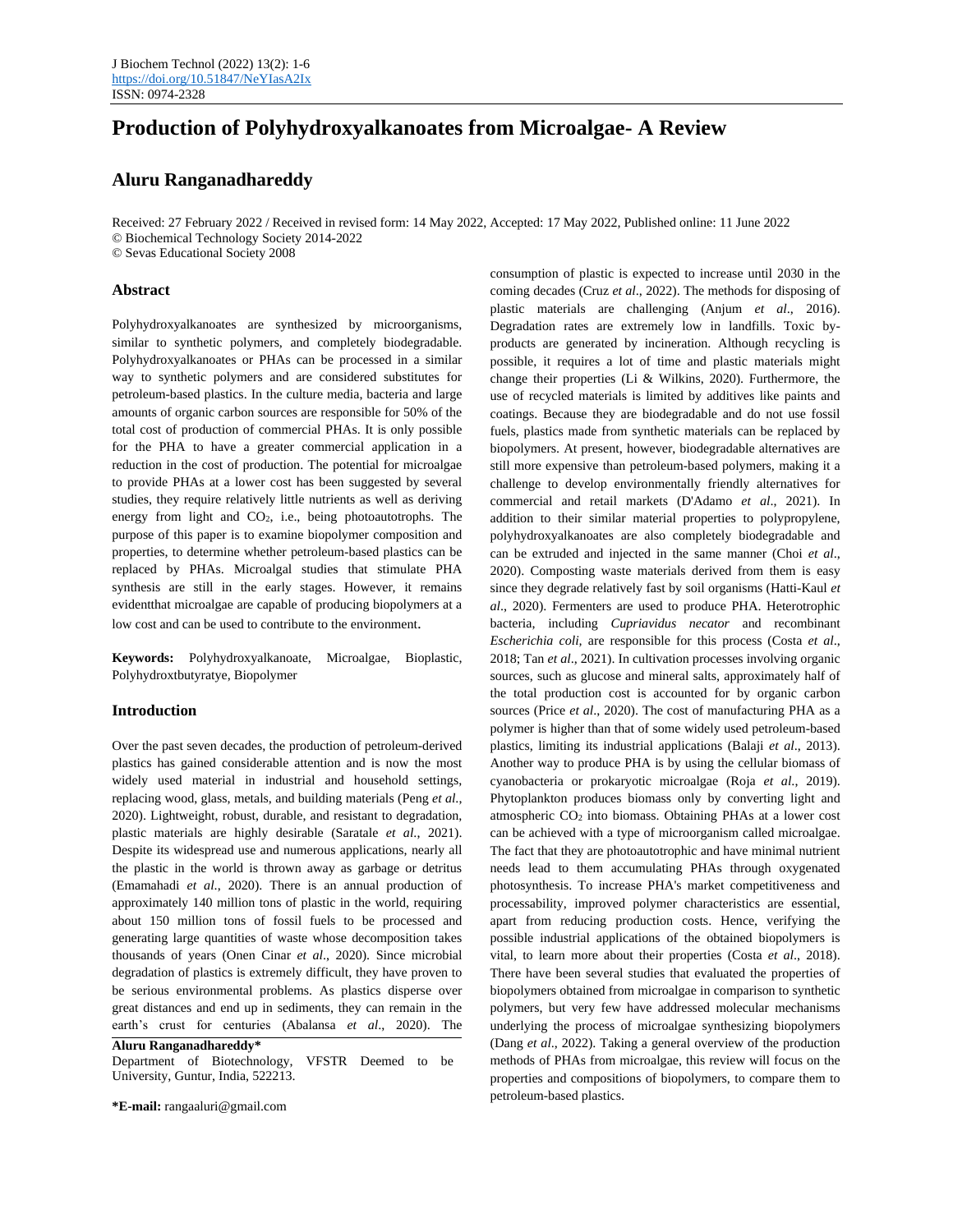#### *Microbial Biopolymers*

Microbial biopolymers are natural polymers produced and catabolized through numerous organisms which might be nonpoisonous to the host and feature a few benefits over petroleumprimarily based plastics (Saratale *et al*., 2021). Due to their capacity for utility and brief decomposition through microorganisms inclusive of bacteria, biopolymers are revolutionary and exciting. In microbial cells below stress, those biopolymers collect as reserve substances (Onen *et al*., 2020). Biologically derived PHAs have proven enormous potential in several fields inclusive of pharmaceuticals, agriculture, biofuel, medicine, disposable, and chromatography (Chen & Zhang*,* 2018). In many microorganisms, polyhydroxyalkanoates (PHA) polyesters are produced and accumulated, commonly once they enter the desk-bound section of improvement (Bhola *et al*., 2021). PHAs consist of intracellular inclusions which could keep carbon, energy, and account for as much as 80% of a mobileular's weight (Roja *et al*., 2019). When different important factors inclusive of oxygen, phosphorus, or nitrogen are scarce, they're produced inside the mobileular as insoluble cytoplasmic inclusions inside the presence of excessive carbon. Because those polymeric substances do now no longer considerably alter the mobileular's osmotic state, they may be saved at excessive concentrations in the mobileular (Zhang *et al*., 2018). These inclusions are spherical, with suggest sizes of 0.2-0.7 m, and encased in a 2 nm membrane of round 2% protein and 0.5% lipids. A phospholipid layer, polymerases, depolymerases, and nonspecific cytosolic proteins all play a function inside the granules (Hamad *et al*., 2018). The lipid monolayer is important to avoid changing the amorphous to the crystalline polyester state, which might be a lot stable but could induce cell rupture (Galiano *et al*., 2018). In their work on bacterial polyhydroxyalkanoate granules, Grage *et al*. confirmed the presence of a phospholipid layer in PHA isolates (Grage *et al*., 2009). The authors assume that the granules have a polyester core by a physical phenomenon with integrated or connected proteins appreciate the PHA synthase, phasins, depolymerizing enzymes, and restrictive proteins additionally to the monolayer of phospholipids. Notwithstanding the growing facts, the presence of a phospholipid coat in vivo has nevertheless been proven. Various findings have forged doubt on the presence of the supermolecule layer in vivo, notably from the microscopy investigations, which recommend that the lipid coat could type as a result of associate in nursing experimental error throughout PHA extraction and processing (Obruca *et al*., 2020).

Thermoplastic polymers composed of linear hydroxyalkanoic acid are called PHAs. As one monomeric unit's carboxyl group bonds to another monomeric unit's hydroxyl group, an ester bond is formed (Ranganadha & Chandrasekhar, 2021). **Figure 1** shows how they are structured with "n" reaching 35,000 monomers. Monomers of PHA have various R groups from hydrogen atoms to methyl tridecyl (Reddy *et al*., 2019). The alkyl side chains of phosphoric acid contain usually a saturated alkyl group. However, they can also show a variety of chemical structures that include alkylated, unsaturated, aromatic, branched, epoxidized, and substituted alkyl groups. PHA thermoplastics' side chains can

be chemically modified by cross-linking unsaturated bonding (Reddy *et al*., 2017).



**Figure 1.** Structure of Polyhydroxyalkanoates with  $R_1$  and  $R_2$  are alkyl groups (C-C)

Essentially, both short-chain and medium-chain hydroxyalkanoic acids have carbon chains of around three to five carbon atoms; medium-chain acids have carbon chains of about six to fourteen, and long-chain acids have carbon chains of more than 14 atoms. PHAs are divided into three groups based on the number of carbon atoms in their carbon chain: short-chain hydroxyalkanoic acids (PHA<sub>SCL</sub>), medium-chain hydroxyalkanoic acids (PHA<sub>MCL</sub>), and long-chain hydroxyalkanoic acids (PHALCL) (Saratale *et al*., 2021). Among these groups, PHA synthases differ primarily due to their substrate specificity, which allows them to accept three hydroxy acids with a specific carbon length range. Polymers and copolymers can thus be made from different substrates and metabolites depending on the microorganism. PHAMCL is elastomeric and rubber-like, in contrast to PHASCL, which is comparable to traditional plastics (Ranganadha & Chandrasekhar, 2021). A commonly used commercial form of PHA is PHB (poly-3-hydroxybutyrate). Bacterial bioplastics are generally more expensive than petroleum-based polymers such as polyethene, polypropylene, and high-density polyethylene which is a limiting factor for their use in the industrial sector. PHA manufacturing costs are often increased due to the high cost of carbon sources (Reddy *et al*., 2019). More than one hundred microalgae strains are examined for the generation of PHAs. Microalgae use sunshine, carbon dioxide, water, and nutrients in this chemical process cycle to form PHAs collected, purified, and processed in an exceedingly big selection of plastic products. PHAs can be deployed in active microorganism habitats once usage and therefore the microbial degradation of such a compound produce carbonic acid gas and water that microalgae devour (Van-Thuoc *et al*., 2008).

# *Properties and Composition of PHA's*

Thanks to the chemical heterogeneousness of their radicals, PHAs exhibit properties that are just like those of ancient polymers (Ranganadhareddy, 2022). These polymers will vary from onerous and brittle thermoplastics to elastomers, rubbers and adhesives supported the chemical compound makeup (Albuquerque & Malafaia, 2018). They possess a degree of polymerization of up to 30,000 supported by their huge molecular masses. The snap of a polymer rises because the chain length or the amount of comonomers in it grows; therefore, PHAs have varied characteristics looking on their monomeric composition. The molecular mass, thermal characteristics, and crystallinity index are the foremost researched physical parameters of PHAssince they confirm the polymer's processability as shown in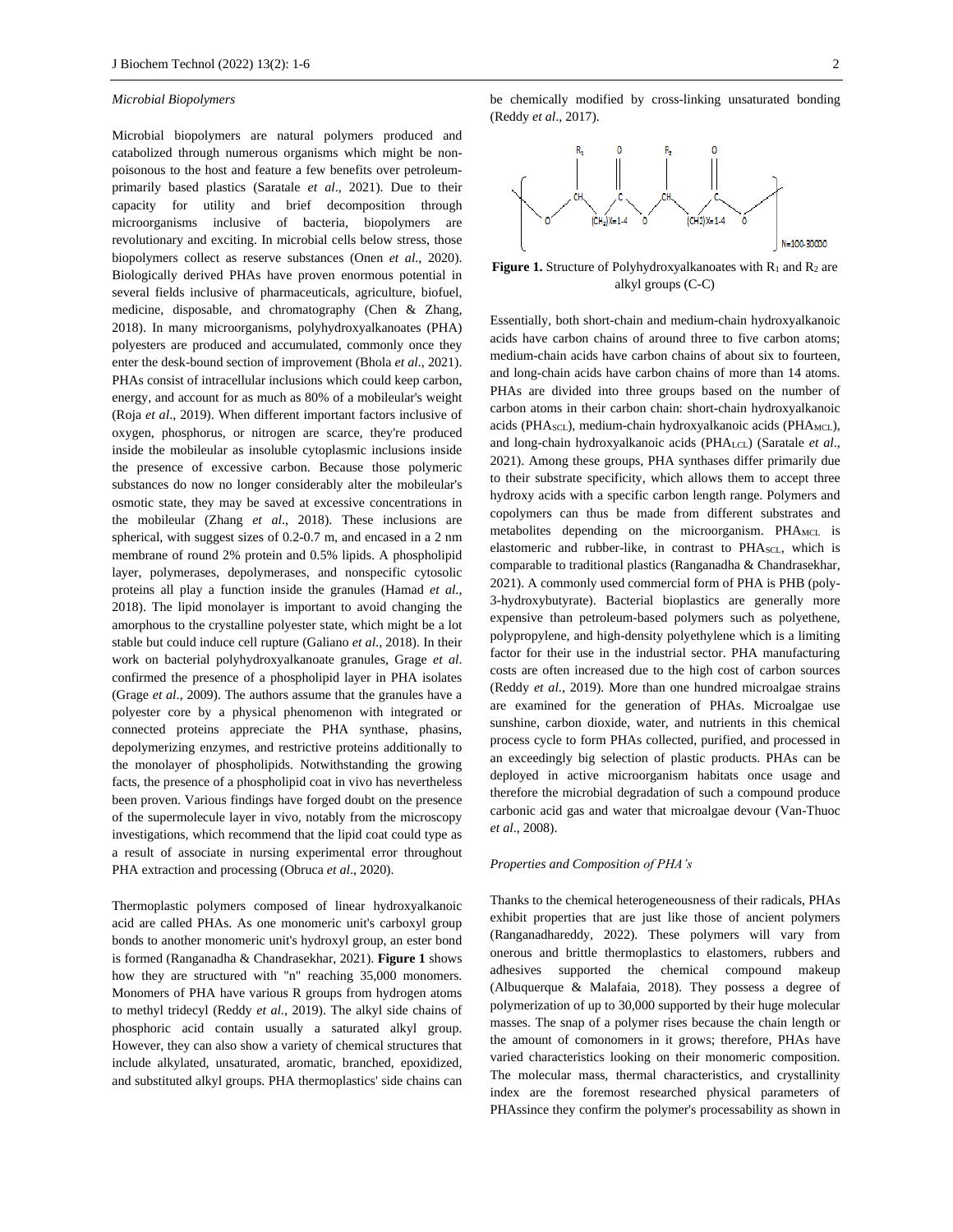**Table 1**. A polymer molecular mass and relative molecular mass distribution are crucial qualities for industrial applicability and polymers with molecular lots not up to 4X10<sup>4</sup>Da have poor mechanical properties (Ertan *et al*., 2021). The molecular mass of those molecules ranges between  $2X10^5$  to  $3X10^5$  Da, supported the microorganism species utilized and growth circumstances reminiscent of pH, conditions, culturing modes, and therefore the kind and concentration of the carbon source. The extraction procedure wedged the molecular mass of PHAs as well (Reddy *et al*., 2019). Laycock *et al*. planned that the molecular mass proportion of biopolymers is connected to their terminal qualities via molecule structural regulations (Laycock *et al*., 2013). The size of the chemical compound chains determines the PHA characteristics, whereas structural rearrangements are influenced by the degree of polymerization. At room temperature, a polymer's thermal characteristics (Tm – melting temperature, Tg – glass transition temperature) and qualities like crystallinity and crystallization time determine specific mechanical characteristics and are also crucial markers for thermal processing. Depending on the polymer composition, PHAs have a melting temperature ranging from 50 to 180 degrees Celsius and 30 to 70% crystallinity. PHAs possessing crystallinity around 60 and 80 percent, according to Assis *et al*., are found to be rigid. Accordingly, the polymer lengths of PHAs that are malleable and highly pliable are moderate (30 to 40%) and short (30%). PHA's processing qualities are improved by its reduced degree of crystallinity, enhancing the range of viable industrial uses (Thulasidharan *et al*., 2021).

**Table 1.** Physical and thermal properties of different types of PHAs (Costa *et al*., 2019)

| <b>Properties</b>                   | PHR   | <b>PHRV</b> | PP  | <b>HDPE</b> |
|-------------------------------------|-------|-------------|-----|-------------|
| Crystallinity (%)                   | 60-80 | $30-40$     | 68  | 60-80       |
| Melting temperature $({}^{\circ}C)$ | 37    | 45          | 174 | 125-132     |
| Molecular mass (KDa)                | 180   | 164         | 190 | 200-600     |
| Breaking strength (%)               | 49    | 72-87       | 400 | 12          |

The monomeric composition of PHAs is highly reliant on growing conditions and the originating strain, and it is specifically connected to the polymer's characteristics and potential commercial uses (Roja *et al*., 2019). Despite the bacteria's ability to acquire more PHAs, the polymers produced are dominated by 4-10 carbon atom monomers (Costa *et al*., 2018). Large proportions of these monomers give PHAs characteristics that make them unsuitable for industrial use. PHAs have high applicability in various fields such as agriculture, biomedical sciences, and environment, apart from their usual usage in applications such as bag making, fabrics, and so on. With PHA, disposable products, artificial bones, blood vessel substitutes, and heart valve tissue engineering materials can all be made (Thulasidharan *et al*., 2021).

#### *PHAs Production in Microalgae and Biosynthetic Pathways*

According to numerous studies, PHA synthesis by microalgae is known to occur when microbes grow in a nutrient-deficient condition. When microalgae thrive in surroundings deficient in nitrogen and/or phosphorus, their metabolic pathways are altered to synthesize carbon-rich molecules like PHAs, which operate as a source of energy storage (Mendhulkar & Shetye. 2017). Costa *et al*.,2018 found that the cyanobacteria *Synechococcus subsalsus* and *Spirulina sp.* LEB-18 are exposed to a nitrogen deficient state; they shift carbon to other metabolic pathways and build biopolymers that can be employed as carbon and energy storage molecules when conditions improve. Various cultivation tactics are used to enhance the biopolymer proportion of PHAs, including the usage of reduced or increased media of specific nutrients, including phosphate, nitrogen, or concurrent deprivation of phosphorus and nitrogen, the inclusion of acetate and propionate, along with higher salinity, restriction of gas exchange, and waste-water usage as sewage, among others. The most frequent metabolic route, which may be seen in a wide spectrum of bacteria that possess an ability to synthesize PHA and fatty acids, is linked to acetyl CoA, a prevalent precursor. The generation of PHAs by microalgae is thought to follow a similar metabolic mechanism. The PHA is derived from acetylcoenzyme A (acetyl-CoA) by three enzymatic processes as shown in **Figure 2** (Li *et al*., 2021; Ranganadhareddy, 2022).



**Figure 2.** Biosynthetic pathway of Polyhydroxtbutyratye in microbes

3- Ketothiolasecatalyzes the conversion of two acetyl-CoA molecules as one acetoacetyl-CoA molecule, NADPH-dependent acetoacetyl-CoA reductase catalyzes the reduction of acetoacetyl-CoA to D-3-hydroxybutyryl-CoA and PHA synthase facilitates the association of the D-3-hydroxybutyryl and a PHA molecule through an ester linkage. 3-hydroxy fatty acids are found in β, as well as numerous other PHAs. Between one methyl to thirteen tridecyl carbons make up the pendant group. There are fatty acids having hydroxyl groups at positions 4, 5, and 6 as well as pendent groups carrying substituents or unsaturation, which result in various PHA copolymers and homopolymers (Ranganadha & Chandrasekhar, 2021; Knobloch *et al*., 2022).

#### *Large scale Production of PHAs from Microalgae*

*Spirulina sp.* was discovered in 1519 in Spain and the study of microalgae and their health benefits increased as a result of the observation of their consumption by Aztecs in the Valley of Mexico, the fact that flamingos survive by eating algae, and flamingos consuming algae as a result of scientific evidence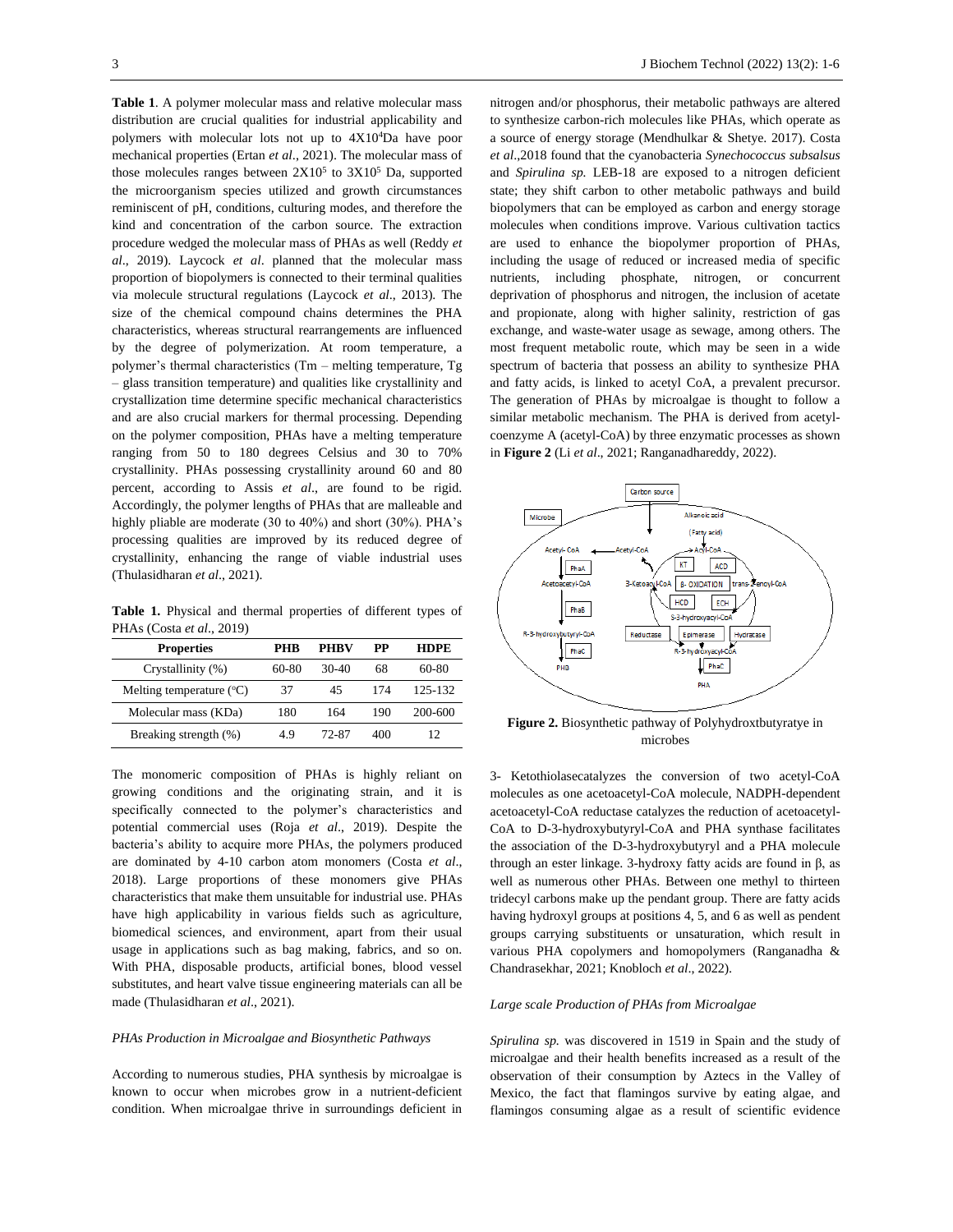(Sudhakar *et al*., 2018). An initial processing plant was established in 1969 to commercialize *Spirulina sp*., primarily for direct consumption (Cardias *et al*., 2018). In contrast to the production of microalgae used directly for food, bioplastics produced from microalgae PHAs are not yet commercially available, even though numerous firms are involved in this process, depending on the country, at various stages (Tabet *et al*., 2018). A typical microalgae provides valuable compositions such as polysaccharides, lipids, proteins, antioxidants, vitamins, pigments, minerals, fatty acids, polyhydroxyalkanoate, micronutrients, etc. A large number of high-value products can be synthesized from the microalgae biomass, including PHAs, which can be used in exceptional commercial applications, microalgae biomass also contains different compounds of high added value, making it possible to commercially acquire highly valuable products (Cardias *et al*., 2018). According to Singh and Mallick, these demanding situations had to be addressed for making cyanobacterial PHAs a business reality: harvesting of cyanobacterial biomass, drying cyanobacterial biomass, and cyanobacterial mass cultivation. Despite their potential to replace 33% of polymeric materials in the market, PHAs still have a limited market. In upcoming decades, technological improvements in many components in combination with improvements in biological and artificial biology systems will be required to create cyanobacterial species capable of much greater photosynthetic and PHA production (Singh & Mallick, 2017). PHA studies are not only about finding the appropriate biomass and converting it into bioplastic, but also about making it economically sustainable on an industrial scale. The cyanobacteria, in addition to their value as a source of novel and biochemically active herbal products, are additionally being identified as one of the most promising candidates (Kardile & Shirsat, 2020). In the coming years, microalgae production is predicted to keep growing in the global market, resulting in the expansion of the scale of this industry. It is anticipated that biorefineries will convert all biomass compounds into high-value new products identical to those produced by petrochemical refineries.

#### **Conclusion**

Sourcing PHAs from microalgae can be viewed as an essential method for lowering polymer acquisition costs and as a result, increasing competitiveness versus synthetic polymers. Microalgae are a viable source for PHAs since these are the only microbes that use photosynthesis to collect PHAs, employing CO<sup>2</sup> and light as their primary sources of energy along with having the low nutritional need for their growth. Microbes consume CO<sup>2</sup> to reduce the warming impact caused by industrial CO<sup>2</sup> emissions. These microbes play an essential role in protecting the environment. In essence, microalgae synthesis of PHAs minimizes the consumption of fossil fuel resources, as well as reduces $CO<sub>2</sub>$  emissions, thereby reducing the environmental impact of the process. Despite, still not knowing how PHAs are produced in microalgae, the growth conditions, species, and extraction methods of these polymers all affect their characteristics, which are crucial for their commercialization. Microalgae-stimulated PHA synthesis is currently in the early

stages of research, and the PHAs produced are not yet commercially available. Regardless, microalgae can create biopolymers at a cheaper cost and play an essential role in the environment.

#### **Acknowledgments:** None

**Conflict of interest:** None

**Financial support:** None

## **Ethics statement:** None

#### **References**

- Abalansa, S., El Mahrad, B., Vondolia, G. K., Icely, J., & Newton, A. (2020). The marine plastic litter issue: a socialeconomic analysis. *Sustainability*, *12*(20), 8677. doi:10.3390/su12208677
- Albuquerque, P. B., & Malafaia, C. B. (2018). Perspectives on the production, structural characteristics and potential applications of bioplastics derived from polyhydroxyalkanoates. *International Journal of Biological Macromolecules*, *107*, 615-625. doi:10.1016/j.ijbiomac.2017.09.026.
- Anjum, A., Zuber, M., Zia, K. M., Noreen, A., Anjum, M. N., & Tabasum, S. (2016). Microbial production of polyhydroxyalkanoates (PHAs) and its copolymers: a review of recent advancements. *International Journal of Biological Macromolecules*, *89*, 161-174. doi:10.1016/j.ijbiomac.2016.04.069
- Balaji, S., Gopi, K., & Muthuvelan, B. (2013). A review on production of poly β hydroxybutyrates from cyanobacteria for the production of bio plastics. *Algal Research*, *2*(3), 278-285. doi:10.1016/j.algal.2013.03.002
- Bhola, S., Arora, K., Kulshrestha, S., Mehariya, S., Bhatia, R. K., Kaur, P., & Kumar, P. (2021). Established and emerging producers of PHA: Redefining the possibility. *Applied Biochemistry and Biotechnology*, *193*(11), 3812-3854. doi:10.1007/s12010-021-03626-5
- Cardias, B. B., de Morais, M. G., & Costa, J. A. V. (2018). CO2 conversion by the integration of biological and chemical methods: Spirulina sp. LEB 18 cultivation with diethanolamine and potassium carbonate addition. *Bioresource* Technology, 267, 77-83. doi:10.1016/j.biortech.2018.07.031
- Chen, G. Q., & Zhang, J. (2018). Microbial polyhydroxyalkanoates as medical implant biomaterials. *Artificial Cells, Nanomedicine, and Biotechnology*, 46(1), 1-18. doi:10.1080/21691401.2017.1371185
- Choi, S.Y., Rhie, M.N., Kim, H.T., Joo, J.C., Cho, I.J., Son, J., Jo, S.Y., Sohn, Y.J., Baritugo, K. A., Pyo, J., et al. (2020). Metabolic engineering for the synthesis of polyesters: a 100-year journey from polyhydroxyalkanoates to nonnatural microbial polyesters. *Metabolic Engineering*, *58*, 47-81. doi:10.1016/j.ymben.2019.05.009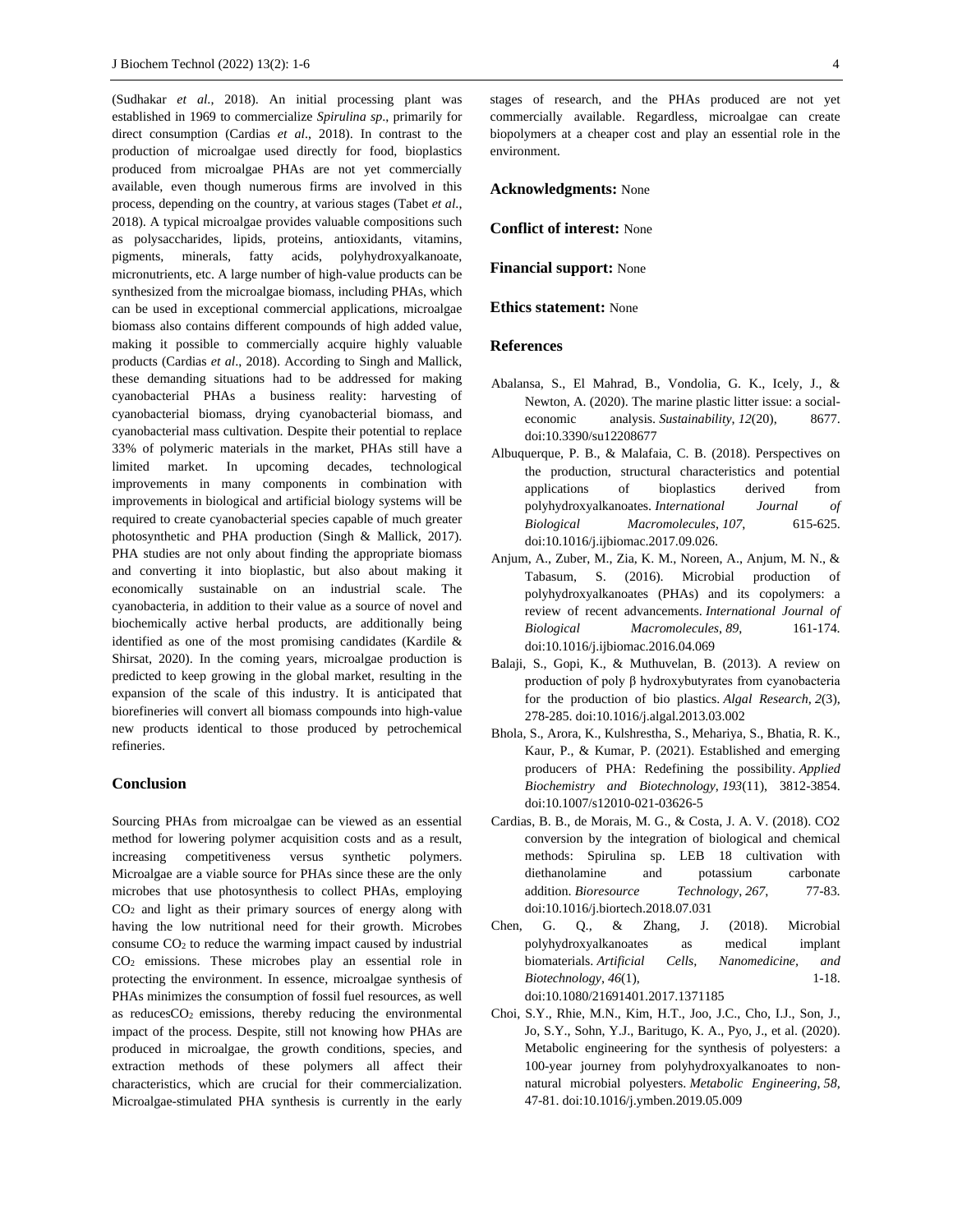- Costa, S. S., Miranda, A. L., de Morais, M. G., Costa, J. A. V., & Druzian, J. I. (2019). Microalgae as source of polyhydroxyalkanoates (PHAs)—A review. *International Journal of Biological Macromolecules*, *131*, 536-547. doi:10.1016/j.ijbiomac.2019.03.099.
- Costa, S.S., Miranda, A.L., Andrade, B.B., de Jesus Assis, D., Souza, C.O., de Morais, M.G., Costa, J.A. V., & Druzian, J.I. (2018). Influence of nitrogen on growth, biomass composition, production, and properties of polyhydroxyalkanoates (PHAs) by microalgae. *International Journal of Biological Macromolecules*, *116*, 552-562. doi:10.1016/j.ijbiomac.2018.05.064
- Cruz, R. A., Oehmen, A., & Reis, M. A. (2022). The impact of biomass withdrawal strategy on the biomass selection and polyhydroxyalkanoates accumulation of mixed microbial cultures. *New* Biotechnology, 66, 8-15. doi:10.1016/j.nbt.2021.08.004
- D'Adamo, S., Kormelink, R., Martens, D., Barbosa, M. J., & Wijffels, R. H. (2021). Prospects for viruses infecting eukaryotic microalgae in biotechnology. *Biotechnology Advances, 54*, 107790. doi:10.1016/j.biotechadv.2021.107790
- Dang, B.T., Bui, X.T., Tran, D.P., Ngo, H.H., Nghiem, L.D., Nguyen, P.T., Nguyen, H.H., Lin, C., Lin, K.Y. A., &Varjani, S. (2022). Current application of algae derivatives for bioplastic production: A review. *Bioresource Technology*, *347*, 126698. doi:10.1016/j.biortech.2022.126698
- Emamhadi, M. A., Sarafraz, M., Akbari, M., Fakhri, Y., Linh, N. T. T., & Khaneghah, A. M. (2020). Nanomaterials for food packaging applications: a systematic review. *Food and Chemical Toxicology*, 146, 111825. doi:10.1016/j.fct.2020.111825.
- Ertan, F., Keskinler, B., & Tanriseven, A. (2021). Exploration of Cupriavidus necator ATCC 25207 for the Production of Poly (3-hydroxybutyrate) Using Acid Treated Beet Molasses. *Journal of Polymers and the Environment*, *29*(7), 2111-2125. doi:10.1007/s10924-020- 02020-2
- Galiano, F., Briceño, K., Marino, T., Molino, A., Christensen, K. V., & Figoli, A. (2018). Advances in biopolymer-based membrane preparation and applications. *Journal of Membrane Science*, *564*, 562-586. doi:10.1016/j.memsci.2018.07.059
- Grage, K., Jahns, A. C., Parlane, N., Palanisamy, R., Rasiah, I. A., Atwood, J. A., & Rehm, B. H. (2009). Bacterial polyhydroxyalkanoate granules: biogenesis, structure, and potential use as nano-/micro-beads in biotechnological and biomedical applications. *Biomacromolecules*, *10*(4), 660- 669. doi:10.1021/bm801394s
- Hamad, K., Kaseem, M., Ayyoob, M., Joo, J., & Deri, F. (2018). Polylactic acid blends: The future of green, light and tough. *Progress in Polymer Science*, *85*, 83-127. doi:10.1016/j.progpolymsci.2018.07.001
- Hatti-Kaul, R., Nilsson, L. J., Zhang, B., Rehnberg, N., & Lundmark, S. (2020). Designing biobased recyclable polymers for plastics. *Trends in Biotechnology*, *38*(1), 50-

67. doi:10.1016/j.tibtech.2019.04.011

- Kardile, D., & Shirsat, M. (2020). Synthesis and in vitro evaluation of coupled mercaptobenzimidazole derivatives used as a potent biological agent. *International Journal of Pharmaceutical and Phytopharmacological Research*, *10*(1), 127-133.
- Knobloch, J., Müller, C., & Hildebrandt, J. P. (2022). Expression levels and activities of energy-yielding ATPases in the oligohaline neritid snail Theodoxus fluviatilis under changing environmental salinities. *Biology Open*, *11*(2), bio059190. doi:10.1242/bio.059190
- Laycock, B., Halley, P., Pratt, S., Werker, A., & Lant, P. (2013). The chemomechanical properties of microbial polyhydroxyalkanoates. *Progress in Polymer Science*, *38*(3-4), 536-583. doi:10.1016/j.progpolymsci.2012.06.003
- Li, M., & Wilkins, M. R. (2020). Recent advances in polyhydroxyalkanoate production: Feedstocks, strains and process developments. *International Journal of Biological Macromolecules*, *156*, 691-703. doi:10.1016/j.ijbiomac.2020.04.082
- Li, M., Li, K. & Ren, Y. (2021). Nesfatin-1 protects H9c2 cardiomyocytes against cobalt chloride-induced hypoxic injury by modulating the MAPK and Notch1 signaling pathways. *Journal of Biological Research-Thessaloniki, 28*(21). doi:10.1186/s40709-021-00147-4
- Mendhulkar, V. D., & Shetye, L. A. (2017). Synthesis of biodegradable polymer polyhydroxyalkanoate (PHA) in cyanobacteria Synechococcus elongates under mixotrophic nitrogen-and phosphate-mediated stress conditions. *Industrial Biotechnology*, *13*(2), 85-93. doi:10.1089/ind.2016.0021
- Obruca, S., Sedlacek, P., Slaninova, E., Fritz, I., Daffert, C., Meixner, K., Sedrlova, Z., & Koller, M. (2020). Novel unexpected functions of PHA granules. *Applied Microbiology and Biotechnology*, *104*(11), 4795-4810. doi:10.1007/s00253-020-10568-1
- Onen Cinar, S., Chong, Z. K., Kucuker, M. A., Wieczorek, N., Cengiz, U., & Kuchta, K. (2020). Bioplastic production from microalgae: a review. *International Journal of Environmental Research and Public Health*, *17*(11), 3842. doi:10.3390/ijerph17113842
- Peng, B.Y., Li, Y., Fan, R., Chen, Z., Chen, J., Brandon, A.M., Criddle, C. S., Zhang, Y., & Wu, W.M. (2020). Biodegradation of low-density polyethylene and polystyrene in superworms, larvae of Zophobas atratus (Coleoptera: Tenebrionidae): Broad and limited extent depolymerization. *Environmental Pollution*, *266*, 115206. doi:10.1016/j.envpol.2020.115206.
- Price, S., Kuzhiumparambil, U., Pernice, M., & Ralph, P. J. (2020). Cyanobacterial polyhydroxybutyrate for sustainable bioplastic production: critical review and perspectives. *Journal of Environmental Chemical Engineering*, *8*(4), 2213-3437. doi:10.1016/j.jece.2020.104007
- Ranganadhareddy, A. (2022). A Review on Production of Polyhydroxyalkanoates in Microorganisms. *Journal of Biochemical Technology*, *13*(1), 1-6.